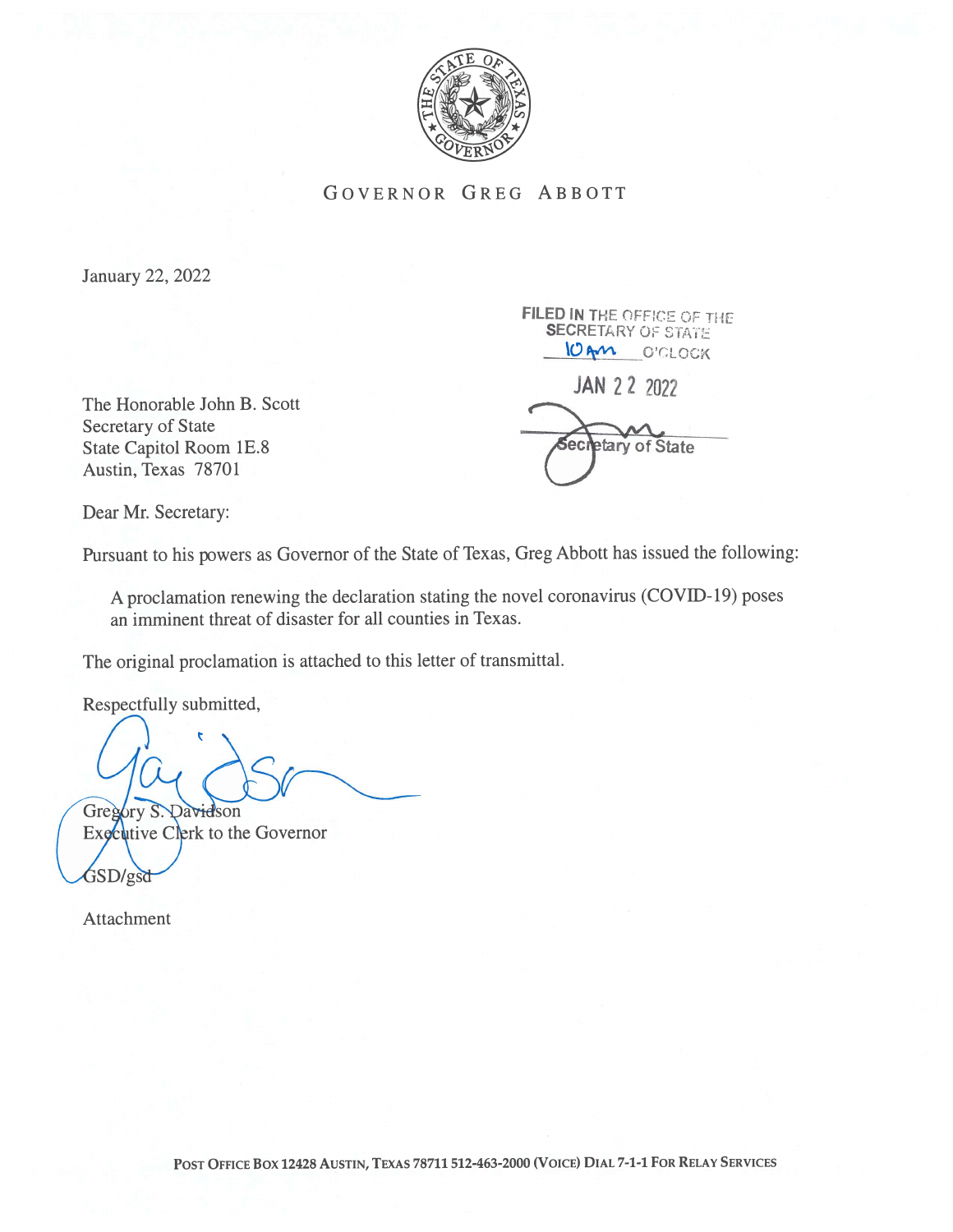## PROCLAMATION BY THE Governor of the State of Texas

## TO ALL TO WHOM THESE PRESENTS SHALL COME:

WHEREAS, I, Greg Abbott, Governor of Texas, issued a disaster proclamation on March 13, 2020, certifying under Section 418.014 of the Texas Government Code that the novel coronavirus (COVID-19) poses an imminent threat of disaster for all counties in the State of Texas; and

WHEREAS, in each subsequent month effective through today, I have issued proclamations renewing the disaster declaration for all Texas counties; and

WHEREAS, I have issued executive orders and suspensions of Texas laws in response to COVID- 19, aimed at protecting the health and safety of Texans and ensuring an effective response to this disaster; and

WHEREAS, a state of disaster continues to exist in all counties due to COVID-19;

NOW, THEREFORE, in accordance with the authority vested in me by Section 418.014 of the Texas Government Code, I do hereby renew the disaster proclamation for all counties in Texas.

Pursuant to Section 418.017, I authorize the use of all available resources of state government and of political subdivisions that are reasonably necessary to cope with this disaster.

Pursuant to Section 418.016, any regulatory statute prescribing the procedures for conduct of state business or any order or rule of a state agency that would in any way prevent, hinder, or delay necessary action in coping with this disaster shall be suspended upon written approval of the Office of the Governor. However, to the extent that the enforcement of any state statute or administrative rule regarding contracting or procurement would impede any state agency's emergency response that is necessary to cope with this declared disaster, I hereby suspend such statutes and rules for the duration of this declared disaster for that limited purpose.

In accordance with the statutory requirements, copies of this proclamation shall be filed with the applicable authorities.



IN TESTIMONY WHEREOF, I have hereunto signed my name and have officially caused the Seal of State to be affixed at my office in the City of Austin, Texas, this the 22nd day of January, 2022.

Chhatz

GREG ABBOTT Governor

FILED IN THE OFFICE OF THE SECRETARY OF STATE 1 O'CLOCK

JAN 2 2 2022